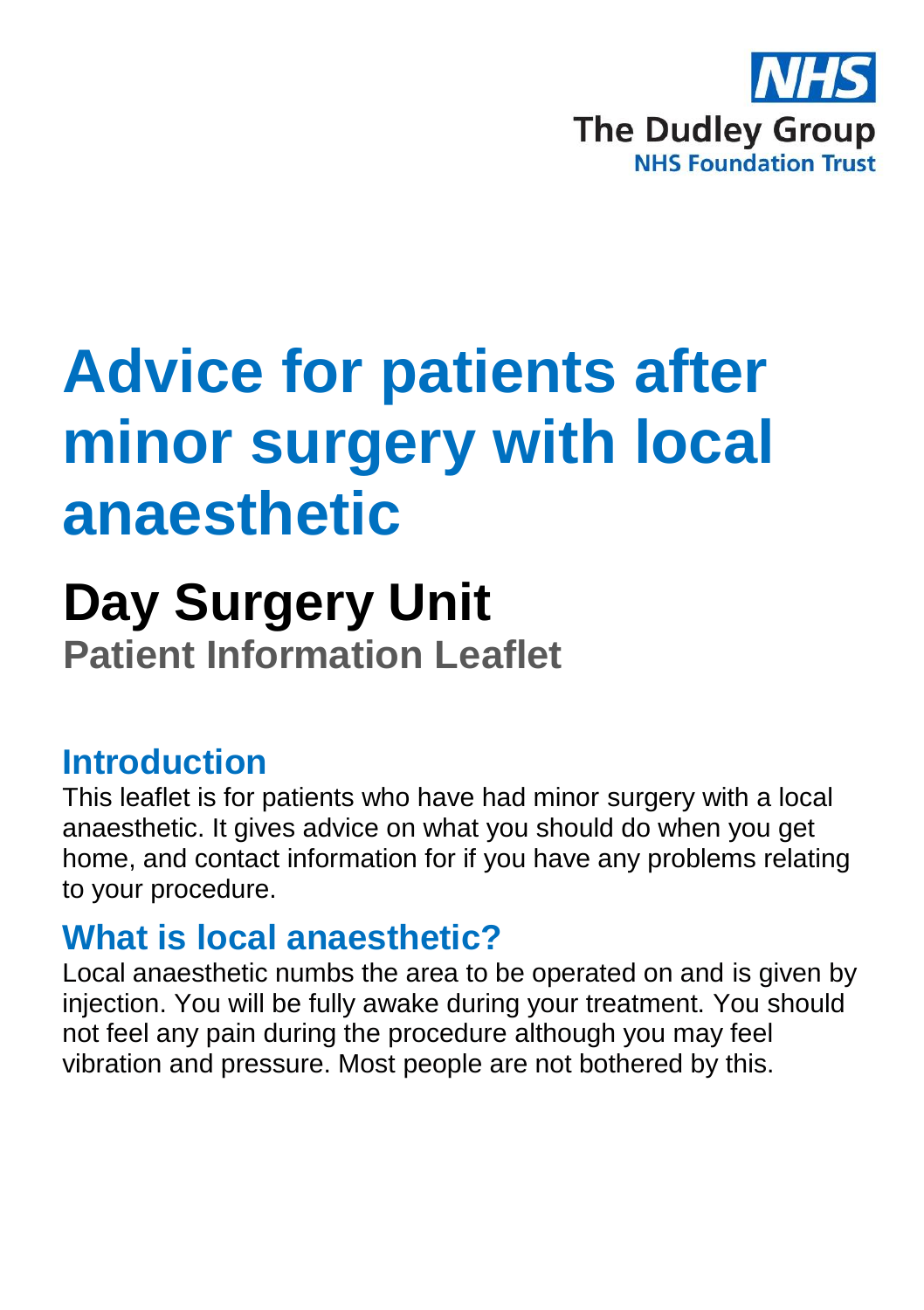## **What should I do when I get home?**

- The operated area will remain numb from the local anaesthetic for about two to three hours. When it wears off, you can take a painkiller such as paracetamol (always read the label; do not exceed the recommended dose).
- It is common for there to be a small amount of blood oozing from the wound, in the first 24 hours after surgery. If the bleeding becomes heavy, apply gentle pressure over the dressing for five minutes to stop the bleeding. If after five minutes it is still bleeding, please contact one of the helpline numbers.
- There may be bruising, redness and swelling around the wound which will subside within a few days.
- You may have a small dressing over the wound. You will need to keep this clean.
- Nursing staff in the Day Surgery Unit will give you any specific instructions about your wound before you go home.
- If you have stitches, we will either give you an appointment to have them taken out at hospital or ask you to visit the practice nurse at your GP surgery.
- If you need to see your consultant for a follow-up visit, we will give you an appointment for this.

If you need a sick note, please ask the nurse who books you in for the procedure.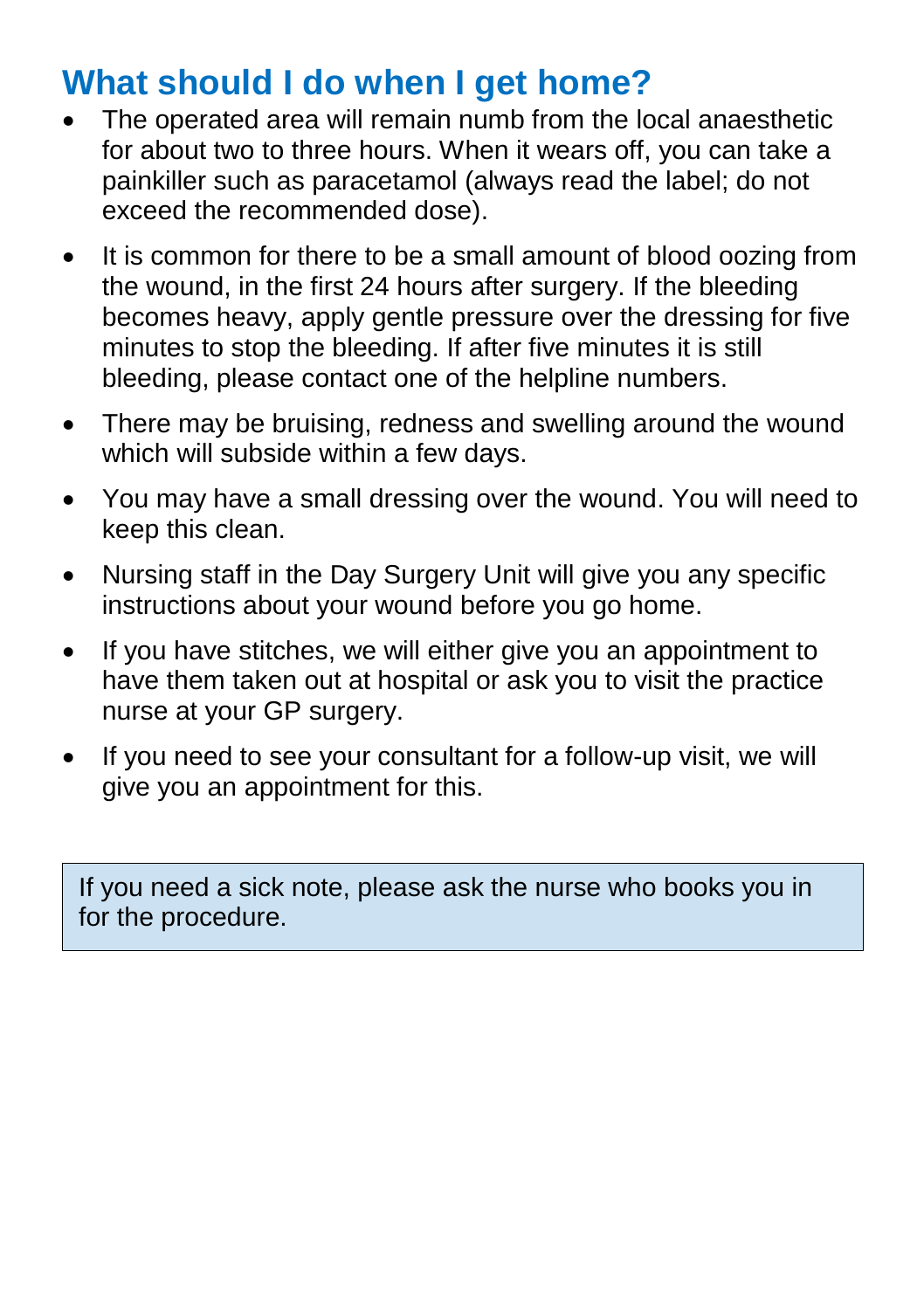## **Helpline numbers**

If you have any questions, or if there is anything you do not understand about this leaflet, please speak to a member of staff or contact:

**Russells Hall Hospital Day Surgery Unit** on 01384 456111 ext. 1886 (7.30am to 8pm, Monday to Friday)

or

#### **Pre-operative Assessment Unit** on

01384 456111 ext. 1849 (7am to 7.30pm, Monday to Friday)

**Out of these hours, urgent queries:** contact Surgical Assessment Unit on 01384 456111 ext. 3359.

Russells Hall Hospital switchboard number: 01384 456111

#### **This leaflet can be downloaded or printed from:**

http://dgft.nhs.uk/services-and-wards/general-surgery/

If you have any feedback on this patient information leaflet, please email dgft.patient.information@nhs.net